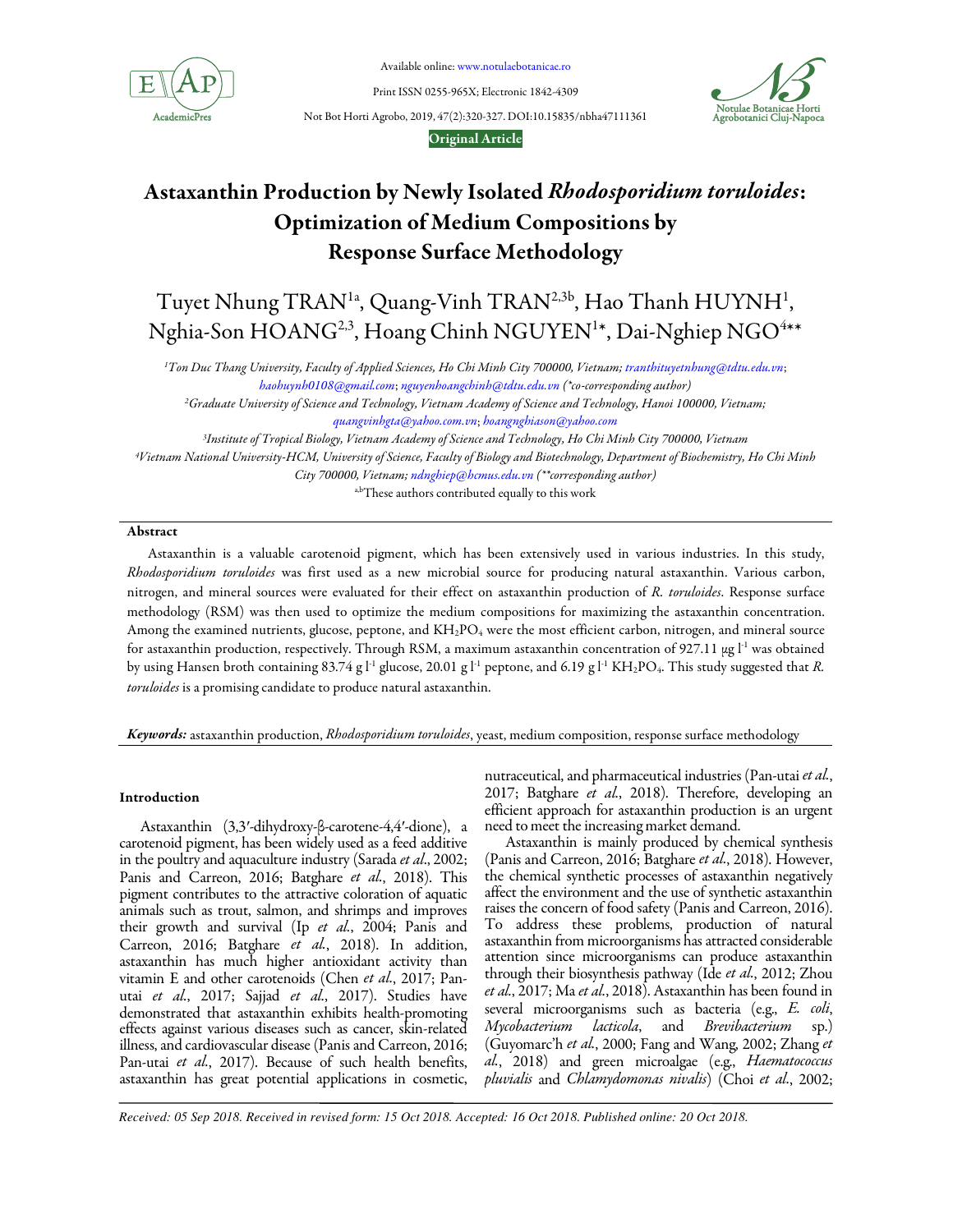Mao et al., 2018). Among these microbial sources, green microalga H. pluvialis is recognized as a promising source of natural astaxanthin because of its high astaxanthin content (Kiperstok et al., 2017; Pan-utai et al., 2017; Christian et al., 2018). However, the use of H. pluvialis for biological production of astaxanthin has some limitations due to its slow growth, low cell concentration, and the high cost of cultivation technique (Li et al., 2011; Panis and Carreon, 2016; Chen et al., 2017). Yeast has been currently suggested as an alternative for astaxanthin production because of its rapid growth rate, high biomass productivity, and health benefits (Ukibe et al., 2009; Freitas et al., 2014 b; Lin et al., 2017 b). Phaffia rhodozyma (Xanthophyllomyces dendrorhous) is a red-pigmented heterobasidiomycetous yeast, which has been extensively studied for astaxanthin production (Domínguez-Bocanegra et al., 2007; Dermiki et al., 2010; Stoklosa et al., 2018). However, low astaxanthin productivity in wild strain P. rhodozyma limits its industrial application (Fang and Cheng, 1993; Domínguez-Bocanegra et al., 2007; Liu et al., 2008; Montanti et al., 2011). Therefore, studies have been attempted to find more candidates as new astaxanthin producers.

Rhodosporidium toruloides, oleaginous yeast, is extensively used as an oil producer (Dias et al., 2016; González-García et al., 2017; Díaz et al., 2018). In recent years, R. toruloides has been reported as a potential source of carotenoids (Freitas et al., 2014 a, b; Dias et al., 2016). In addition, the yeast can grow to very high density  $(100 \text{ g} \cdot \text{L}^1)$ dry cell mass) (Yaegashi *et al.*, 2017) and use various lowcost carbon sources(Freitas et al., 2014 b; González-García et al., 2017; Marques et al., 2018). Therefore, R. toruloides can be a potential source of astaxanthin and the use of R. toruloides can facilitate a low-cost process for astaxanthin production. However, most studies have focused on the production of carotenoid (Freitas et al., 2014 a, b; Dias et al., 2016; Lin et al., 2017 a) while the use of R. toruloides for producing astaxanthin is limited.

During the microorganism cultivation, the nutritional factors greatly influence cell growth and metabolism (Parreira et al., 2015; Singh et al., 2016; Nahidian et al., 2018). Studies have reported that carbon, nitrogen, and other nutrients in fermentation medium strongly affect the production of astaxanthin (Ramirez et al., 2001; Ip et al., 2004; Nahidian et al., 2018). Therefore, the optimal medium compositions are important for the industrial production of astaxanthin. In the current study, newly isolated yeast, R. toruloides, was studied for astaxanthin production. The effect of carbon, nitrogen, and mineral sources on the production of biomass and astaxanthin by R. toruloides was investigated. Response surface methodology (RSM) was also used to optimize the medium compositions for maximizing astaxanthin concentration.

#### Materials and Methods

#### Microorganism and inoculum preparation

Newly isolated yeast, R. toruloides, was obtained from Department of Biochemistry (University of Science, Vietnam National University Ho Chi Minh City, Vietnam). The R. toruloides was identified by using the rDNA-ITS sequencing with a single pair of primers ITS1- ITS4-5.8S rDNA synthesized by Nam Khoa BioTek (Ho Chi Minh City, Vietnam). DNA sequences were then compared to sequences deposited in the National Center of Biotechnology Information (NCBI) server (http://www.ncbi.nlm.nih.gov) with Entrez and BLAST. The yeast strain was maintained in glycerol at -80 °C before being cultivated in the basal medium (Hansen broth). The basal medium comprised 50 g  $l^1$  sucrose, 10 g  $l^1$  peptone,  $3$  g  $l^1$  KH<sub>2</sub>PO<sub>4</sub>, and  $3$  g  $l^1$  MgSO<sub>4</sub>. The medium was adjusted to pH 6 and sterilized at 121 °C for 20 min. The yeast seed culture was prepared by inoculating R. toruloides cells (5%, v/v) into 250 ml Erlenmeyer flasks containing 100 ml of the basal medium and incubated at 30 °C with shaking at 200 rpm for 96 h. The prepared cultures were then used for further experiments.

## Effect of various carbon, nitrogen, and mineral sources on cell growth and astaxanthin production

A series of experiments using Hansen broth containing different carbon sources (mannitol, sorbitol, glucose, fructose, maltose, sucrose, or lactose) at a concentration of 50 g  $l^{-1}$ , nitrogen sources (peptone, tryptone, ammonium sulfate, meat extract, or yeast extract) at a concentration of  $10$  g  $1<sup>1</sup>$ , and minerals (potassium hydrogen phosphate, potassium dihydrogen phosphate, calcium sulfate, magnesium sulfate, sodium hydrogen phosphate, calcium chloride, or zinc sulfate) at a concentration of  $4 \text{ g} l^1$  for cultivation of R. toruloides were performed to investigate the effect of single nutrient on the biomass and astaxanthin production. The seed culture of R. toruloides (5%, v/v) was inoculated into 250-ml Erlenmeyer flasks containing 100 ml of the prepared medium. The R. toruloides was then grown at 30 °C with shaking at 200 rpm for 96 h. The culture was then withdrawn from the flask to determine the biomass and astaxanthin concentration. All experiments were conducted in triplicate.

#### Optimization of medium compositions using RSM

A five-level and three-factorial central composite design was employed to investigate the effects of medium compositions on the astaxanthin concentration. The medium containing various glucose concentrations (4.9 g l $^{\rm l}$  -91.5 g  $\vert$ <sup>1</sup>), peptone concentrations (2.4 g  $\vert$ <sup>1</sup>-17.6 g  $\vert$ <sup>1</sup>), and KH<sub>2</sub>PO<sub>4</sub> concentrations (1 g<sup>1-1</sup>-7 g<sup>1</sup><sup>1</sup>) were used to grow R. toruloides. After being cultivated at 30 °C for 96 h with shaking, the culture was taken to determine the astaxanthin concentration. The relationship between the determined astaxanthin concentration and the nutritional factors was established using the quadratic equation:

$$
Z = \beta_0 + \beta_1 X_1 + \beta_2 X_2 + \beta_3 X_3 + \beta_{11} X_1^2 + \beta_{22} X_2^2 + \beta_{33} X_3^2 + \beta_{12} X_1 X_2 + \beta_{13} X_1 X_3 + \beta_{23} X_2 X_3 \tag{1}
$$

where Y is the astaxanthin concentration ( $\mu$ g l<sup>-1</sup>);  $X_I$  is the glucose concentration (g  $1$ <sup>1</sup>);  $X_2$  is the peptone concentration (g  $\vert f^1\rangle$ ;  $X_3$  is the KH<sub>2</sub>PO<sub>4</sub> concentration (g  $\vert f^1\rangle$ ;  $\beta_0$  is the regression coefficient for the intercept term;  $\beta_1$ - $\beta_3$ are linear coefficients;  $\beta_{12}$ ,  $\beta_{13}$ , and  $\beta_{23}$  are interaction coefficients; and  $\beta_{11}$ ,  $\beta_{22}$ , and  $\beta_{33}$  are quadratic coefficients. The least-squares method was used to determine the model coefficients (Nguyen et al., 2018a). An analysis of variance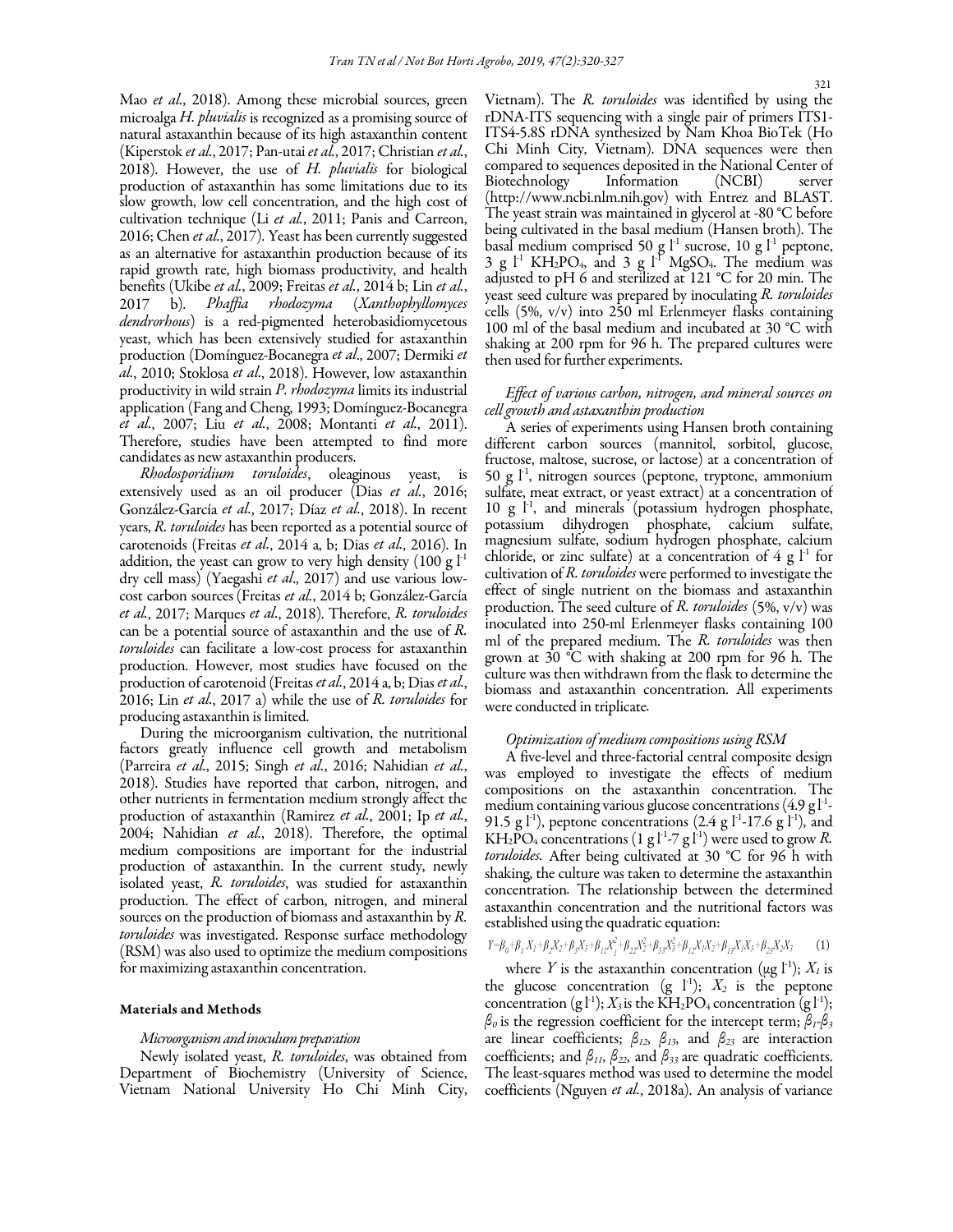(ANOVA) of model was carried out using Minitab 16 (Minitab Inc., State College, PA, USA). The developed model was then used to plot response surface curves by using OriginPro 8 (OriginLab Corp., Northampton, MD, USA) and to determine the optimal medium compositions for obtaining the maximal astaxanthin concentration using a canonical method (Nguyen et al., 2018a).

## Analysis

#### Measurement of biomass

Yeast biomass was harvested by centrifugation at 6000 rpm for 10 min. The harvested pellets were then rinsed twice with double-distilled water, dried overnight at 60 °C, and weighed. Yeast biomass was presented as grams dry weight per litter of culture medium. The dried biomass was subsequently used for determination of astaxanthin content.

#### Determination of astaxanthin content

Astaxanthin content was determined according to the methods of An *et al.* (1991) and Fang and Cheng (1993) with modifications. Dried biomass (100 mg) was resuspended in 5 ml dimethyl sulfoxide (DMSO). The mixture was mixed with 10 ml acetone and centrifuged at 6000 rpm for 15 min to obtain the supernatant. The pellet containing residual pigments was ground with a glass homogenizer and extracted again with acetone. All acetone extract was subsequently mixed with 10 ml petroleum ether, 2 ml of 20% NaCl solution, and 1 ml of distilled water and centrifuged at 6000 rpm for 15 min. The petroleum ether extract was obtained by removing the acetone layer and measured the absorbance at 474 nm using a scanning spectrophotometer (Genesis 10S UV-Vis, Thermo Fisher Scientific, USA). Astaxanthin content  $(\mu g \t{1})$  were calculated using Kelly-Harmon equation (Kelley and Harmon, 1972):

$$
\text{Astaxanthin content (}\mu\text{g g}^{-1}) = \frac{A_{468} \times V \times 10^4}{E_{1\text{cm}}\% \times G} \tag{2}
$$

Astaxanthin concentration 
$$
(\mu g I^{-1}) = \frac{\text{Astaxanthin content } (\mu g g^{-1}) \times G}{\text{Volume of culture (1)}}
$$
 (3)

where  $A_{468}$  is the absorbance of petroleum ether extract at  $\lambda_{468}$ ; V is the total volume of petroleum ether extract (ml); G is the total dry weight of yeast biomass  $(g)$ ;  $E_{1cm}\%$  is the absorbance of 1% astaxanthin solution in petroleum ether (cuvette 1cm,  $E = 2100$ ).

#### Statistical analysis

Data illustrated in Table 1, 2, and 3 were determined in triplicate and expressed as the mean  $\pm$  standard deviation (SD). Those data were analyzed by an analysis of variance (ANOVA) with the Duncan's multiple range test at  $p$ values ≤  $0.05$  using SAS software ver 8.2 (SAS Institute, Cary, NC, USA).

Table 1. Biomass and astaxanthin production of R. toruloides cultivated with different carbon sources

| Carbon sources | Biomass concentration $(g_1^{\text{-}1})$ | Astaxanthin content ( $\mu$ g g <sup>-1</sup> ) | Astaxanthin concentration $(\mu g l^{-1})$ |
|----------------|-------------------------------------------|-------------------------------------------------|--------------------------------------------|
| Mannitol       | $3.84 + 0.12$ a                           | $150.30 \pm 4.51$ c                             | $577.60 + 17.32$ a                         |
| Glucose        | $3.29 + 0.12 b$                           | $152.90 \pm 5.28$ c                             | $503.30 + 11.56 b$                         |
| Fructose       | $2.96 \pm 0.12$ c                         | $153.30 + 6.13$ bc                              | $453.50 + 18.14c$                          |
| Sorbitol       | $1.86 + 0.04$ d                           | $210.60 \pm 4.21$ c                             | $391.30 + 7.83$ d                          |
| Maltose        | $1.60 + 0.07$ d                           | $157.80 \pm 7.10$ bc                            | $253.00 + 11.38$ e                         |
| Sucrose        | $3.05 \pm 0.12$ bc                        | $68.30 + 2.73$ d                                | $208.40 + 8.34$ f                          |
| Lactose        | $1.25 \pm 0.05$ e                         | $164.70 + 6.59 b$                               | $205.80 + 8.23$ f                          |

All values are the mean  $\pm$  SD (n = 3). Means within a column with different letters are significant difference by Duncan's test a p <0.05.

Table 2. Biomass and astaxanthin production of R. toruloides cultivated with different nitrogen sources

| Nitrogen sources                                                                     | Biomass concentration $(g l-1)$                                             | Astaxanthin content $(\mu g g^{-1})$             | Astaxanthin concentration $(\mu g)^{-1}$    |
|--------------------------------------------------------------------------------------|-----------------------------------------------------------------------------|--------------------------------------------------|---------------------------------------------|
| Peptone                                                                              | $3.19 \pm 0.09$ c                                                           | $160.76 \pm 2.71$ a                              | $513.00 \pm 8.14$ a                         |
| Ammonium sulfate                                                                     | $2.28 \pm 0.10$ d                                                           | $143.66 \pm 3.59$ b                              | $327.69 \pm 8.19$ b                         |
| Meat extract                                                                         | $6.84 \pm 0.24$ a                                                           | $19.62 \pm 0.39$ c                               | $134.16 \pm 2.68$ c                         |
| Yeast extract                                                                        | $5.67 \pm 0.27$ b                                                           | $21.80 \pm 0.87$ c                               | $123.54 \pm 4.94$ d                         |
| Tryptone<br>$\cdot$ $\cdot$ $\cdot$ $\cdot$<br>$\sim$ $\sim$<br>$\sim$ $\sim$ $\sim$ | $5.88 \pm 0.11 \text{ b}$<br>$\cdot$ 1 $\cdot$ $\cdot$<br>$\cdot$ 1 $\cdot$ | $20.50 \pm 0.61$ c<br>1.02<br>$\alpha$<br>$\sim$ | $120.44 \pm 3.61$ d<br>$\sim$ $\sim$ $\sim$ |

All values are the mean  $\pm$  SD (n = 3). Means within a column with different letters are significant difference by Duncan's test a p <0.05.

Table 3. Biomass and astaxanthin production of R. toruloides cultivated with different mineral sources

| Mineral sources                  | Biomass concentration $(g l-1)$ | Astaxanthin content $(\mu g g^{-1})$ | Astaxanthin concentration $(\mu g l^{-1})$ |
|----------------------------------|---------------------------------|--------------------------------------|--------------------------------------------|
| $KH_2PO_4$                       | $4.06 \pm 0.12 b$               | $159.26 \pm 6.13$ b                  | $645.99 \pm 18.14$ a                       |
| CaSO <sub>4</sub>                | $4.32 \pm 0.05$ b               | $118.94 \pm 6.59$ d                  | $552.18 \pm 8.23 b$                        |
| MgSO <sub>4</sub>                | $3.34 \pm 0.11$ c               | $135.81 \pm 5.28$ c                  | $453.93 \pm 11.56$ c                       |
| Na <sub>2</sub> HPO <sub>4</sub> | $2.52 \pm 0.07$ d               | $177.16 \pm 7.10$ a                  | $445.57 \pm 11.38$ c                       |
| CaCl <sub>2</sub>                | $4.12 \pm 0.04 b$               | $91.45 \pm 4.21$ e                   | $376.68 \pm 7.83$ d                        |
| $K_2HPO_4$                       | $5.25 \pm 0.12$ a               | $49.04 \pm 2.73$ f                   | $257.31 \pm 8.34$ e                        |
| ZnSO <sub>4</sub>                | $2.25 \pm 0.12$ e               | $89.56 \pm 4.51$ e                   | $201.06 \pm 7.32$ f                        |

All values are the mean  $\pm$  SD (n = 3). Means within a column with different letters are significant difference by Duncan's test a p <0.05.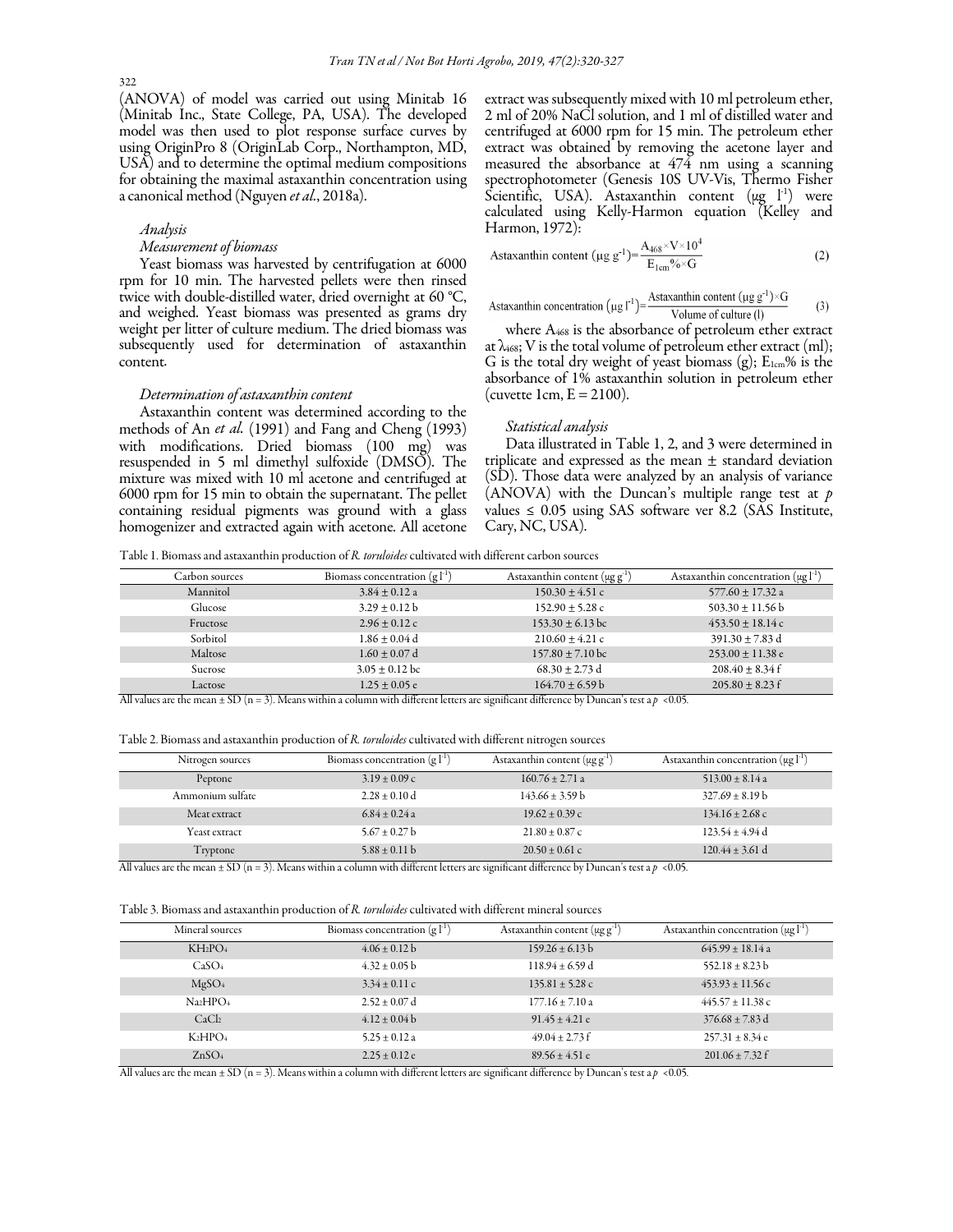#### Results and Discussion

# Effect of different carbon, nitrogen, and mineral sources on biomass and astaxanthin production

R. toruloides was cultivated in the Hansen broth containing different carbon sources to investigate the effect of those carbon sources on the growth and astaxanthin production. As shown in Table 1, carbon sources affected the astaxanthin content, and astaxanthin concentration. Among the carbon sources tested, mannitol resulted in the highest biomass (3.84 g  $l^{-1}$ ) and astaxanthin concentration (577.6  $\mu$ g l<sup>-1</sup>) followed by glucose (3.29 g l<sup>-1</sup> biomass and 503.3  $\mu$ g l<sup>-1</sup> astaxanthin). Although *R. toruloides* cultivated in medium containing sorbitol, maltose, and lactose as carbon source produced high astaxanthin content (157.8- 210.6  $\mu$ g g<sup>1</sup>), low biomass concentration (1.25-1.86 g<sup>11</sup>) was observed in these cultures, thus leading to low astaxanthin concentration (205.8-391.3  $\mu$ g l<sup>-1</sup>). Because the biomass and astaxanthin concentration obtained from mannitol did not dramatically differ from glucose, glucose was chosen as a potential carbon source for the cultivation of R. toruloides to minimize the cultivation cost.

The effect of nitrogen sources on the biomass and astaxanthin production of R. toruloides is presented in Table 2. Among nitrogen sources examined, meat extracts showed the most efficient source for biomass production with the highest biomass concentration of 6.84 g  $I<sup>1</sup>$ , but this nitrogen source resulted in very low astaxanthin content  $(19.62 \mu g)$ <sup>1</sup>); therefore, it is not suitable for the cultivation of  $\tilde{R}$ . toruloides for astaxanthin production. Although peptone resulted in lower biomass concentration  $(3.19 \text{ g } ^{1}^{\text{i}})$  than meat extract, highest astaxanthin content (160.76  $\mu$ g g<sup>-1</sup>) and astaxanthin concentration (513.0  $\mu$ g l<sup>-1</sup>) were obtained by using peptone as nitrogen source for the cultivation of R. toruloides. Therefore, peptone was selected as the efficient nitrogen source for the cultivation of R. toruloides.

Table 3 illustrates the effect of minerals on the biomass and astaxanthin production of R. toruloides. As shown in Table 3, the biomass concentration and astaxanthin content varied among minerals tested. K<sub>2</sub>HPO<sub>4</sub>-based culture resulted in the highest biomass concentration  $(5.25 \text{ g l}^{-1})$ , but it produced lowest astaxanthin content (49.04  $\mu$ g g<sup>-1</sup>). Na<sub>2</sub>HPO<sub>4</sub> showed the adverse effect. R. toruloides cultivation using  $Na<sub>2</sub>HPO<sub>4</sub>$  as mineral source produced high astaxanthin content (177.16  $\mu$ g g<sup>-1</sup>), but low biomass concentration (2.52 g  $1^1$ ). Among the minerals tested, KH2PO4 showed the most efficient nutrient for the cultivation of R. toruloides since it produced high biomass concentration (4.06 g  $l^{-1}$ ) and astaxanthin content (159.26  $\mu$ g g<sup>-1</sup>). As a result, the highest astaxanthin concentration  $(645.99 \,\mathrm{\upmu g\,l^{\text{-}1}})$  was obtained by cultivation of *R. toruloides* in the medium containing  $KH_2PO_4$  as a mineral source. Therefore,  $KH_2PO_4$  was selected for further studies.

# Optimization of medium compositions using RSM

The relationship between astaxanthin concentration (measured response) and three nutritional factors (input variables), the glucose concentration, peptone concentration, and  $\rm KH_2PO_4$  concentration, was evaluated using RSM model. Table 4 shows the coded and uncoded values of the input variables for the central composite design. To obtain the optimal medium compositions, the R. toruloides was cultivated in the Hansen's medium containing the compositions according to the experimental design (Table 5). Based on the experimental results (Table 5), the relationship between measured response and input variables were modeled using a quadratic polynomial equation as follows:

 $Y = 874.38 + 69.83 X<sub>1</sub> + 8.31X<sub>2</sub> + 90.81X<sub>3</sub> - 82.72X<sub>1</sub><sup>2</sup> - 76.63X<sub>2</sub><sup>2</sup> -$ 

$$
-66.97X_3^2 + 2.21X_1X_2 - 67.97X_1X_3 - 11.03X_2X_3 \tag{4}
$$

where  $X_1, X_2, X_3$ , and  $X_1X_2$  have positive effects on the measured response, whereas the other parameters have adverse effects.

As shown in Table 5, the central runs (15–20) demonstrated reproducibility of the experiments. Table 6 shows the statistical significance of the model, which was evaluated using the F test for ANOVA. P value of the model was 0.0001 in the F test, indicating statistically significant of the model at the 95% confidence level. In addition, a high coefficient of determination  $(R^2)$  value was obtained (0.98), indicating high reliability of the model in predicting the astaxanthin concentration. As can be seen in Fig. 1, the predicted and actual values of the astaxanthin concentration were in agreement; therefore, the established model could provide accurate results.

Furthermore, the overall effects of the nutritional factors on the astaxanthin concentration were evaluated using t tests. As shown in Table 7, linear terms  $X_I$  and  $X_3$ , all quadratic terms, and an interaction term  $X_1X_3$ , were significant factors in the medium compositions. The developed model was then used for plotting response surface curves to predict the optimal medium compositions for obtaining maximum astaxanthin concentration.



Fig. 1. Correlation between actual and predicted astaxanthin concentration

Table 4. Coded values of the variables for the central composite design

| Variables                                                  | Symbols |               |                                | Variable levels |      |                                  |
|------------------------------------------------------------|---------|---------------|--------------------------------|-----------------|------|----------------------------------|
|                                                            |         | $-1.68$       |                                |                 |      | 1.68                             |
| Glucose concentration $(g l^{-1})$                         | Λl      | 4.9           | 23.2                           | 50.0            | 76.8 | 91.5                             |
| Peptone concentration $(g l-1)$                            |         | 2.4           |                                | 10.0            | 14.5 | $\overline{\phantom{0}}$<br>17.6 |
| KH <sub>2</sub> PO <sub>4</sub> concentration $(g l^{-1})$ |         | $1.0^{\circ}$ | 22<br>$\overline{\phantom{a}}$ | 4.0             | 5.8  | 7 <sub>0</sub>                   |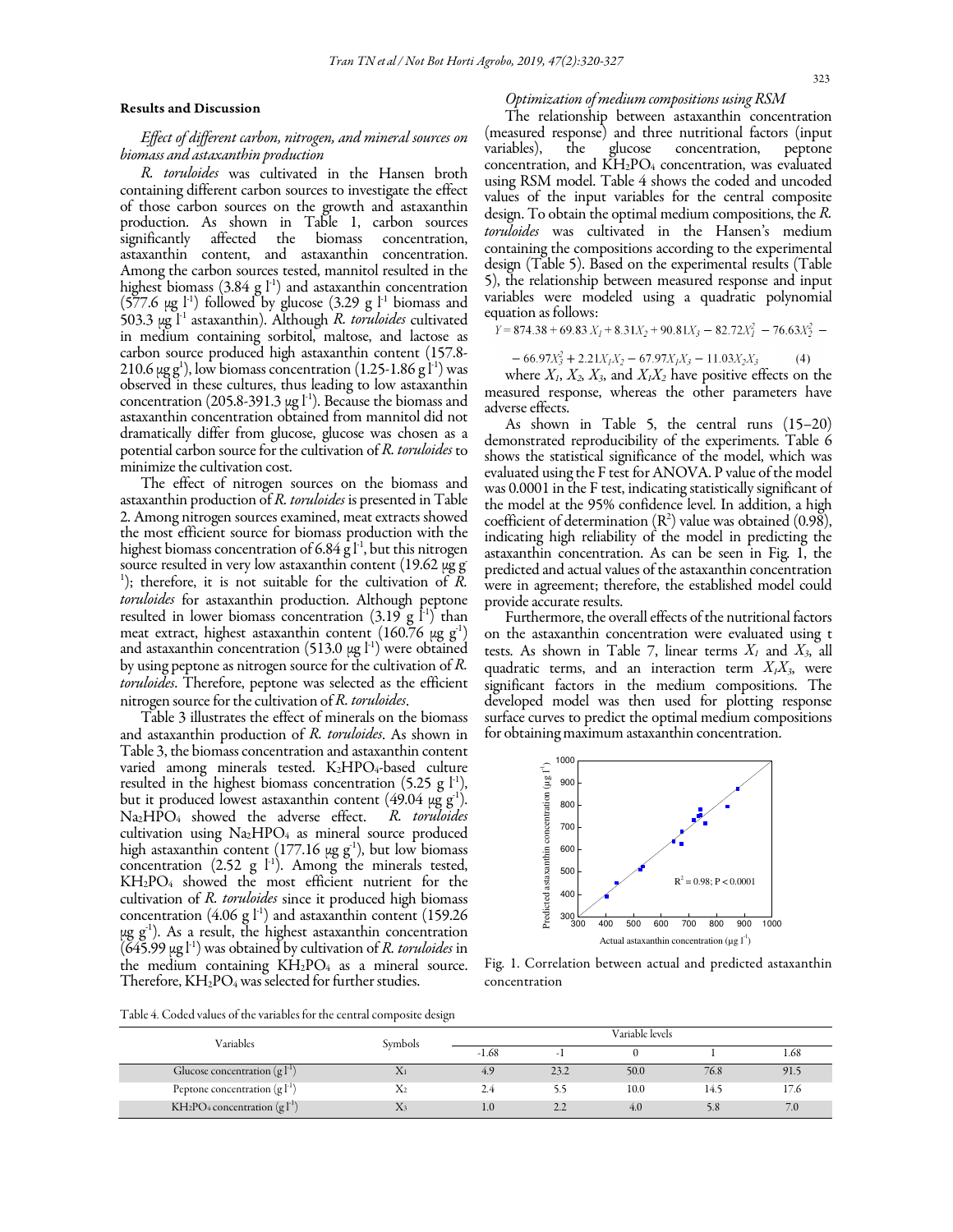#### Tran TN et al / Not Bot Horti Agrobo, 2019, 47(2):320-327

| Run            |                  | Variables        |                  | Response, Y |
|----------------|------------------|------------------|------------------|-------------|
|                | X <sub>1</sub>   | X <sub>2</sub>   | $X_3$            |             |
| $\mathbf{1}$   | $-1$             | $\,1$            | $^{\rm -1}$      | 453.46      |
| $\overline{2}$ | $\mathbf{0}$     | 1.68             | $\boldsymbol{0}$ | 628.32      |
| $\mathfrak{Z}$ | $-1.68$          | $\boldsymbol{0}$ | $\boldsymbol{0}$ | 512.42      |
| $\overline{4}$ | 1                | $\mathbf{1}$     | 1                | 782.82      |
| 5              | $\mathbf{0}$     | $-1.68$          | $\boldsymbol{0}$ | 639.91      |
| 6              | $-1$             | $-1$             | $^{\rm -1}$      | 392.99      |
| $\overline{7}$ | $^{\rm -1}$      | $\mathbf{1}$     | $\mathbf{1}$     | 754.21      |
| 8              | $\mathbf{0}$     | $\mathbf{0}$     | $-1.68$          | 526.36      |
| 9              | $\mathbf{1}$     | $-1$             | $\mathbf{1}$     | 757.66      |
| $10\,$         | 1                | $-1$             | $-1$             | 684.65      |
| $11\,$         | 1.68             | $\boldsymbol{0}$ | $\boldsymbol{0}$ | 721.36      |
| 12             | 1                |                  | $-1$             | 734.81      |
| 13             | $\mathbf{0}$     | $\boldsymbol{0}$ | 1.68             | 796.50      |
| 14             | $^{\rm -1}$      | $-1$             | 1                | 757.01      |
| $15\,$         | $\mathbf{0}$     | $\mathbf{0}$     | $\mathbf{0}$     | 875.61      |
| $16$           | $\mathbf{0}$     | $\boldsymbol{0}$ | $\boldsymbol{0}$ | 874.86      |
| $17\,$         | $\mathbf{0}$     | $\mathbf{0}$     | $\boldsymbol{0}$ | 877.06      |
| 18             | $\mathbf{0}$     | $\mathbf{0}$     | $\boldsymbol{0}$ | 876.60      |
| 19             | $\mathbf{0}$     | $\boldsymbol{0}$ | $\boldsymbol{0}$ | 874.56      |
| 20             | $\boldsymbol{0}$ | $\boldsymbol{0}$ | $\boldsymbol{0}$ | 875.66      |

324 Table 5. Central composite design matrix for the effect of the three variables on the astaxanthin content in coded values and experimental results

#### Table 6. Analysis of variance for the empirical model

| Source             | DF' | $\sim$ b<br>いい | MS    | F value | Probability $(P) > F$ |
|--------------------|-----|----------------|-------|---------|-----------------------|
| Model <sup>a</sup> |     | 425411         | 47268 | 54.29   | :0.0001               |
| Residual (error)   | 10  | 8707           | 871   |         |                       |
| Total              | 19  | 434118         |       |         |                       |

<sup>a</sup> Coefficient of determination  $(R^2)$  = 0.98; adjusted  $R^2$  = 0.96.<br><sup>b</sup> DF, degree of freedom; SS, sum of squares; MS, mean square.

|  |  |  |  |  |  |  |  |  | Table 7. Significance of the coefficients in the empirical model |  |  |
|--|--|--|--|--|--|--|--|--|------------------------------------------------------------------|--|--|
|  |  |  |  |  |  |  |  |  |                                                                  |  |  |

| $\sim$       |                    |                |                                     |                    |
|--------------|--------------------|----------------|-------------------------------------|--------------------|
| Model term   | Parameter estimate | Standard error | $t$ value <sup><math>a</math></sup> | $P$ value          |
| $\beta o$    | 874.38             | 12.03          | 72.66                               | 0.000 <sup>b</sup> |
| $\beta_I$    | 69.83              | 7.99           | 8.75                                | 0.000 <sup>b</sup> |
| $\beta$ 2    | 8.31               | 7.99           | 1.04                                | 0.322              |
| $\beta_3$    | 90.81              | 7.99           | 11.37                               | 0.000 <sup>b</sup> |
| $\beta_{II}$ | $-82.72$           | 7.77           | $-10.64$                            | 0.000 <sup>b</sup> |
| $\beta_{22}$ | $-76.63$           | 7.77           | $-9.86$                             | 0.000 <sup>b</sup> |
| $\beta_{33}$ | $-66.97$           | 7.77           | $-8.62$                             | 0.000 <sup>b</sup> |
| $\beta_{I2}$ | 2.21               | 10.43          | 0.21                                | 0.837              |
| $\beta_{13}$ | $-67.97$           | 10.43          | $-6.52$                             | 0.000 <sup>b</sup> |
| $B_{23}$     | $-11.03$           | 10.43          | $-1.06$                             | 0.315              |

 $a^{\text{at}}$  ta/2,n-p = t0.025,10 = 2.23.<br><sup>b</sup> P <0.05 indicates that the model terms are significant.

# Effect of medium compositions on the astaxanthin concentration

Fig. 2 illustrates the combined effects of the glucose concentration and peptone concentration on the astaxanthin production. At a given peptone concentration, increasing the concentration of glucose resulted in an increase in astaxanthin concentration. This is because glucose promotes cell growth and metabolism in microorganisms (Ip *et al.*, 2004; Nguyen *et al.*, 2018b). Studies have reported that a sufficient glucose concentration enhanced astaxanthin production in yeast through the metabolic pathway (Fang and Wang, 2002; Ip et al., 2004). Yeast cells produce intermediates such as acetic acid and ethanol through the fermentation by using glucose as a substrate. The produced ethanol is then converted to acetyl CoA (a precursor for carotenoids synthesis) by alcohol dehydrogenase, thus facilitating the biosynthesis of carotenoids (Fang and Wang, 2002). However, a further increase in glucose concentration adversely affected astaxanthin production. This could be explained that the excess glucose inhibits the cell growth and high sugar osmotic pressure favored the synthesis of energetic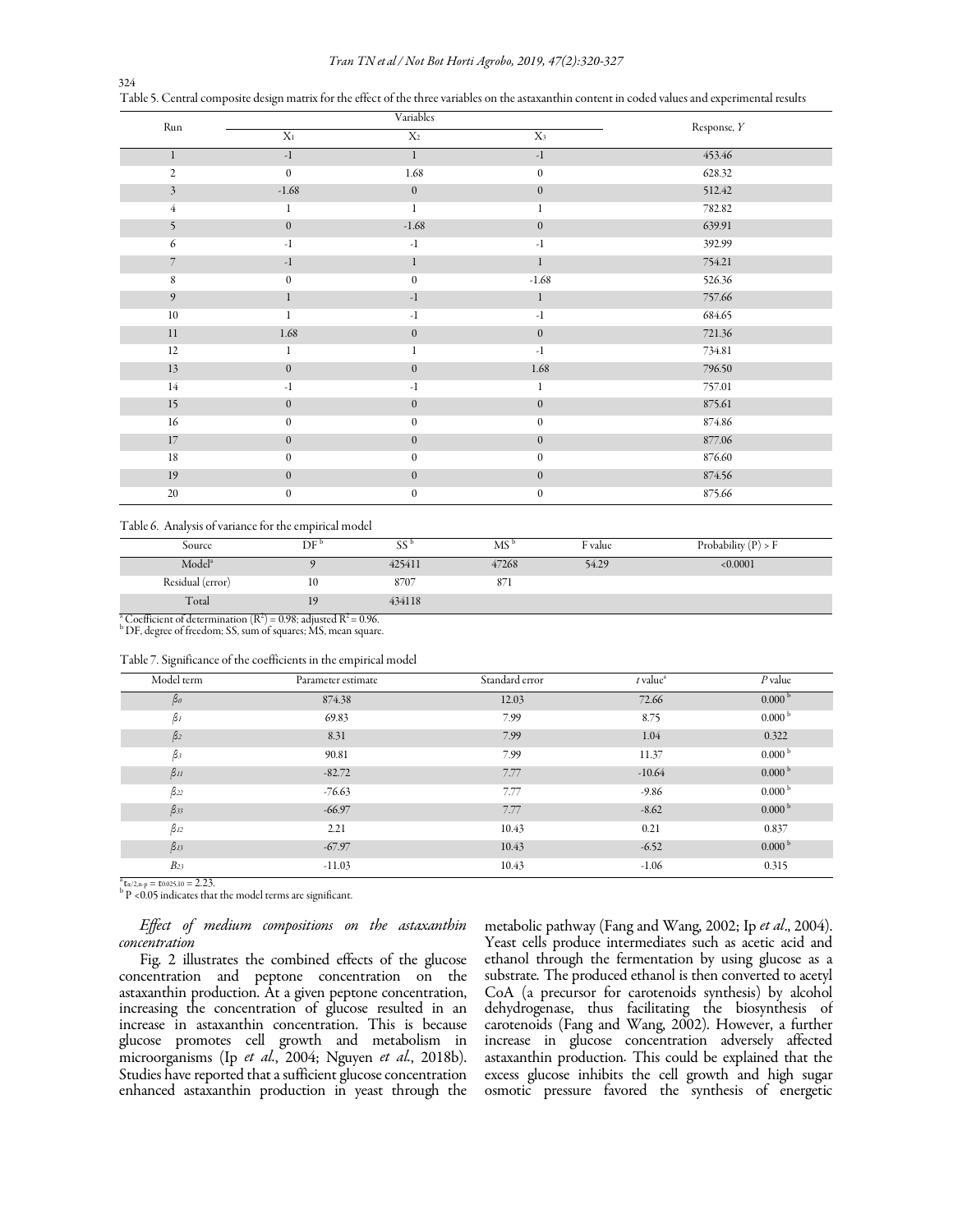substance such as protein instead of astaxanthin to resist the environmental stress (Ip et al., 2004; Nguyen et al., 2018b), thus lowering the astaxanthin concentration. This phenomenon is similar to the astaxanthin production in microalgae C. *zofingiensis* (Ip *et al.*, 2004) and yeast P. rhodozyma (Fang and Wang, 2002).

Fig. 3 shows the combined effects of the peptone concentration and  $KH_2PO_4$  concentration on the astaxanthin production while maintaining glucose concentration as a constant. At any  $KH_2PO_4$  level, the astaxanthin concentration increased when the peptone concentration was increased. This is because peptone supported the astaxanthin production in yeast (Fang and Cheng, 1993). However, the astaxanthin concentration decreased with a further increase in the peptone concentration. This could be because a decrease in carbon to nitrogen ratio suppresses the cell growth and the formation of secondary pigments (Ip et al., 2004; Saenge et al., 2011). Studies have reported that initial carbon to nitrogen ratio in the medium significantly affects the formation of astaxanthin in microorganisms including yeast (Saenge et al., 2011). A high carbon to nitrogen ratio suppresses the protein synthesis, thus reducing NADPH consumption for primary metabolism; therefore, more NADPH is available for the biosynthesis of astaxanthin (Johnson, 1996; Ip and



Fig. 2. Response surface plot of the combined effects of the glucose concentration and peptone concentration on the astaxanthin concentration



Fig. 3. Response surface plot of the combined effects of the peptone concentration and  $KH_2PO_4$  concentration on the astaxanthin concentration

Chen, 2005; Saenge et al., 2011). Therefore, high carbon to nitrogen ratio is required for the biosynthesis of astaxanthin in yeast (P. rhodozyma) (Yamane et al., 1997; Ramirez et al., 2001; Stoklosa et al., 2018) and microalgae (C. zofingiensis) (Ip and Chen, 2005). In this study, high carbon to nitrogen ratio is also favorable for the synthesis of astaxanthin by R. toruloides.

Fig. 4 presents a response surface curve obtained by plotting the astaxanthin concentration against the glucose and  $\text{KH}_2\text{PO}_4$  concentrations. At any level of glucose, increasing KH<sub>2</sub>PO<sub>4</sub> concentration caused a marked increase in astaxanthin concentration. However, a further increase in KH2PO<sup>4</sup> caused a decrease in astaxanthin concentration. This result is in agreement with astaxanthin production of P. rhodozyma. Batghare et al. (2018) reported that KH<sub>2</sub>PO<sub>4</sub> is an important component for the growth of yeast and astaxanthin production. Potassium ion is required for the activation of enzymes catalyzing the phosphoryl transfer or elimination reactions, which are involved in carotenogenesis (Domınguez-Bocanegra et al., 2004; Batghare et al., 2018). However, an excess KH<sub>2</sub>PO<sub>4</sub> causes a suppression of cell growth and carotenoids biosynthesis, thus lowering the astaxanthin concentration (Domınguez-Bocanegra et al., 2004; Batghare et al., 2018).

#### Obtaining optimal medium compositions

The model [Eq. (4)] represents the maximization of the response function; therefore the optimal medium compositions can be obtained by solving the Eq. (4). The maximal astaxanthin concentration was predicted to be 907.32  $\mu$ g l<sup>-1</sup> at 83.74 g l<sup>-1</sup> glucose, 20.09 g l<sup>-1</sup> peptone, and 6.19 g  $l^1$  KH<sub>2</sub>PO<sub>4</sub>. An experiment was conducted under the optimal medium compositions to verify the prediction. An astaxanthin concentration of 927.11  $\mu$ g l<sup>-1</sup> ± 4.21  $\mu$ g l<sup>-1</sup> was obtained, indicating agreement with the empirical model prediction. Therefore, the developed RSM model can be used for representing the relationship between the variables and the response in the cultivation of R. toruloides for astaxanthin production. R. toruloides revealed a comparable astaxanthin concentration to the wild strain P. rhodozyma (<570 μg l<sup>-1</sup>) (Fang and Cheng, 1993; Xie *et al.*, 2014).



Fig. 4. Response surface plot of the combined effects of the glucose concentration and  $KH_{2}PO_{4}$  concentration on the astaxanthin concentration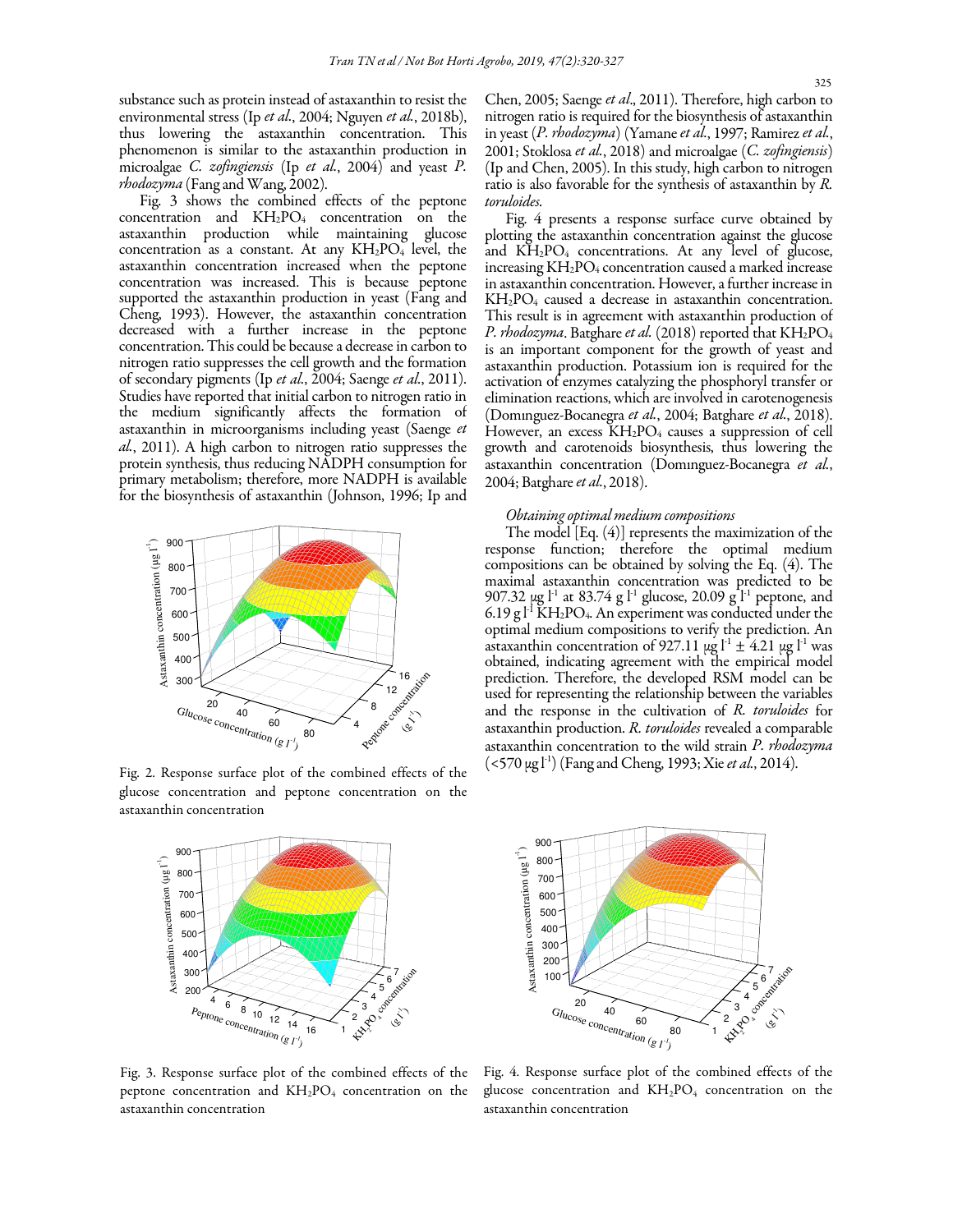Although the astaxanthin concentration produced by  $R$ . toruloides was lower than microalgae H. pluvialis (up to  $31.81$  mg  $\lfloor \cdot \rfloor$ , R. toruloides has more advantages than microalgae due to its higher growth rate and shorter cultivation time (Kiperstok et al., 2017; Christian et al., 2018; Nahidian et al., 2018). Those results suggested that R. toruloides can be an alternative for the astaxanthin production. Further studies are also required to improve the astaxanthin production of R. toruloides through optimization of cultivation conditions or generation of mutant strains.

#### Conclusions

In this paper, we report the astaxanthin production by the cultivation of a new yeast strain, R. toruloides, in Hansen's medium containing different carbon, nitrogen, and mineral sources. Among the nutrients tested, glucose, peptone, and KH2PO<sup>4</sup> exhibited the most efficient carbon, nitrogen, and mineral source, respectively, for astaxanthin production by R. toruloides. The medium compositions were subsequently optimized for maximizing the astaxanthin concentration using RSM. A maximal astaxanthin concentration of 927.11  $\mu$ g l<sup>-1</sup> was obtained and verified. The results suggested that the R. toruloides can be a promising microbial source for producing natural astaxanthin.

#### Acknowledgements

This research was supported by Vietnam National University-Ho Chi Minh City, Vietnam.

#### References

- An GH, Bielich J, Auerbach R, Johnson EA (1991). Isolation and characterization of carotenoid hyperproducing mutants of yeast by flow cytometry and cell sorting. Nature Biotechnology 9:70-73.
- Batghare AH, Singh N, Moholkar VS (2018). Investigations in ultrasoundinduced enhancement of astaxanthin production by wild strain *Phaffia* rhodozyma MTCC 7536. Bioresource Technology 254:166-173.
- Chen JH, Liu L, Wei D (2017). Enhanced production of astaxanthin by Chromochloris zofingiensis in a microplate-based culture system under high light irradiation. Bioresource Technology 245:518-529.
- Choi YE, Yun YS, Park JM (2002). Evaluation of factors promoting astaxanthin production by a unicellular green alga, Haematococcus pluvialis, with fractional factorial design. Biotechnology Progress 18:1170-1175.
- Christian D, Zhang J, Sawdon AJ, Peng CA (2018). Enhanced astaxanthin accumulation in Haematococcus pluvialis using high carbon dioxide concentration and light illumination. Bioresource Technology 256:548- 551.
- Dermiki M, Bourquin AL, Jauregi P (2010). Separation of astaxanthin from cells of Phaffia rhodozyma using colloidal gas aphrons in a flotation column. Biotechnology Progress 26:477-487.
- Dias C, Silva C, Freitas C, Reis A, Da Silva TL (2016). Effect of medium pH on Rhodosporidium toruloides NCYC 921 carotenoid and lipid production evaluated by flow cytometry. Applied Biochemistry and Biotechnology 179:776-787.
- Díaz T, Fillet S, Campoy S, Vázquez R, Viña J, Murillo J, Adrio JL (2018). Combining evolutionary and metabolic engineering in Rhodosporidium toruloides for lipid production with non-detoxified wheat straw hydrolysates. Applied Microbiology and Biotechnology 102:3287- 3300.
- Domınguez-Bocanegra A, Legarreta IG, Jeronimo FM, Campocosio AT (2004). Influence of environmental and nutritional factors in the production of astaxanthin from Haematococcus pluvialis. Bioresource Technology 92:209-214.
- Domínguez-Bocanegra A, Ponce-Noyola T, Torres-Muñoz J (2007). Astaxanthin production by Phaffia rhodozyma and Haematococcus pluvialis: a comparative study. Applied Microbiology and Biotechnology 75:783-791.
- Fang TJ, Cheng YS (1993). Improvement of astaxanthin production by Phaffia rhodozyma through mutation and optimization of culture conditions. Journal of Fermentation and Bioengineering 75:466-469.
- Fang TJ, Wang JM (2002). Extractability of astaxanthin in a mixed culture of a carotenoid over-producing mutant of Xanthophyllomyces dendrorhous and Bacillus circulans in two-stage batch fermentation. Process Biochemistry 37:1235-1245.
- Freitas C, Nobre B, Gouveia L, Roseiro J, Reis A, da Silva TL (2014a). New at-line flow cytometric protocols for determining carotenoid content and cell viability during Rhodosporidium toruloides NCYC 921 batch growth. Process Biochemistry 49:554-562.
- Freitas C, Parreira TM, Roseiro J, Reis A, da Silva TL (2014b). Selecting lowcost carbon sources for carotenoid and lipid production by the pink yeast Rhodosporidium toruloides NCYC 921 using flow cytometry. Bioresource Technology 158:355-359.
- González-García Y, Rábago-Panduro LM, French T, Camacho-Córdova DI, Gutiérrez-González P, Córdova J (2017). High lipids accumulation in Rhodosporidium toruloides by applying single and multiple nutrients limitation in a simple chemically defined medium. Annals of Microbiology 67:519-527.
- Guyomarc'h F, Binet A, Dufossé L (2000). Production of carotenoids by Brevibacterium linens: variation among strains, kinetic aspects and HPLC profiles. Journal of Industrial Microbiology and Biotechnology 24:64-70.
- Ide T, Hoya M, Tanaka T, Harayama S (2012). Enhanced production of astaxanthin in Paracoccus sp. strain N-81106 by using random mutagenesis and genetic engineering. Biochemical Engineering Journal 65:37-43.
- Ip PF, Chen F (2005). Production of astaxanthin by the green microalga Chlorella zofingiensis in the dark. Process Biochemistry 40:733-738.
- Ip PF, Wong KH, Chen F (2004). Enhanced production of astaxanthin by the green microalga Chlorella zofingiensis in mixotrophic culture. Process Biochemistry 39:1761-1766.
- Kelley CE, Harmon AW (1972). Method of determining carotenoid contents of Alaska pink shrimp and representative values for several shrimp products. Fishery Bulletin 70:11-17.